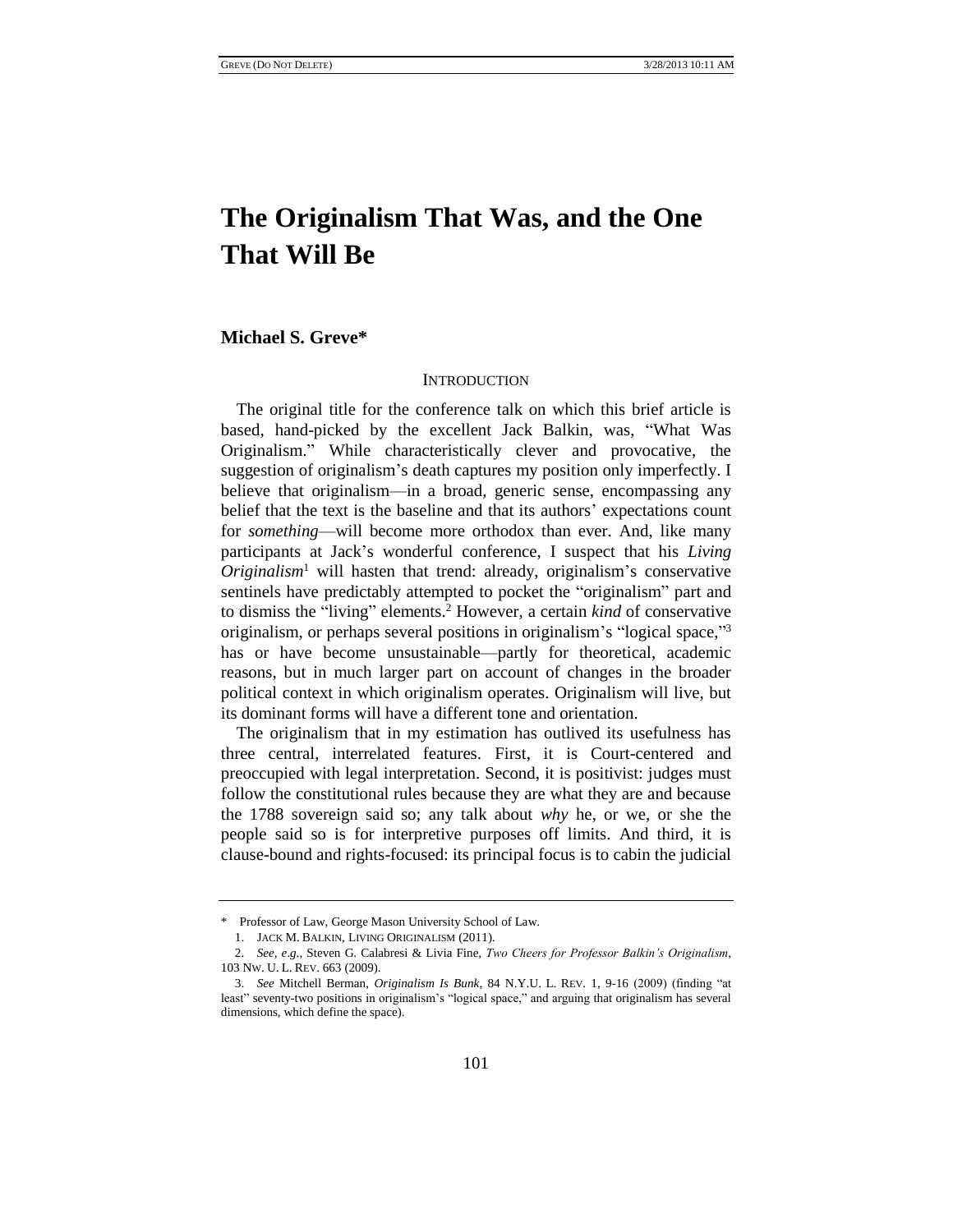interpretation of open-ended constitutional provisions from due process to cruel and unusual punishment. Because those traits have characterized the dominant forms of originalism over the past generation, I will call this form of originalism "conventional" originalism.

However, Court-centeredness, positivism, and clause-boundedness are neither necessary nor even compelling features of a plausible originalist jurisprudence. Conventional originalism owes them largely to the circumstances of its historical origin and its intended political function as a bulwark against the Warren-Brennan Court's "activism." For a host of reasons and in many important respects, the political and intellectual context has changed, and originalism is bound to adjust accordingly. In fact, that process is well underway.

#### I. THEORY

As an initial matter, there are sound theoretical reasons to jettison originalist commitments to Court-centeredness, positivism, and rightsfocused clause-boundedness. Taking the features in order: "Courtcenteredness"—that is, the notion that Supreme Court decisions and opinions constitute, by and large, the sum and substance of constitutional discourse—was a principal target of Bruce Ackerman's *We the People* lo these many years  $ago$ , and it is fair to say that Ackerman has won this debate hands down. One need not embrace Ackerman's idiosyncratic account of informal, extra-textual constitutional amendments, nor even the "democratic constitutionalism" that resonates in Balkin's theory, to recognize that constitutional development has been shaped, powerfully and legitimately, by forces outside the Court; or to acknowledge that the universe of intelligent and intelligible constitutional debate is much wider than the subfield of judicial interpretation. Much non- or anti-progressive scholarship in recent years has recognized and emphasized these points. Some contributions in this vein have an institutional bent; Keith Whittington's *Constitutional Construction* is an example.<sup>5</sup> Other accounts, including my own, emphasize the Constitution's political economy.<sup>6</sup> And a leading constitutional casebook, authored by prominent originalists, is heavy on high-level constitutional theory and comparatively light on constitutional case law.<sup>7</sup>

<sup>4.</sup> 1 BRUCE ACKERMAN, WE THE PEOPLE: FOUNDATIONS (1991); *see also* Jack M. Balkin & Sanford Levinson, *The Canons of Constitutional Law*, 111 HARV. L. REV. 964, 1002-03 (1998) (criticizing the clause-boundedness of constitutional law teaching).

<sup>5.</sup> KEITH E. WHITTINGTON, CONSTITUTIONAL CONSTRUCTION: DIVIDED POWERS AND CONSTITUTIONAL MEANING (2001).

<sup>6.</sup> *See* MICHAEL S. GREVE, THE UPSIDE-DOWN CONSTITUTION (2012).

<sup>7.</sup> *See* MICHAEL STOKES PAULSEN, STEVEN G. CALABRESI, MICHAEL W. MCCONNELL & SAMUEL L. BRAY, THE CONSTITUTION OF THE UNITED STATES: TEXT, STRUCTURE, HISTORY, AND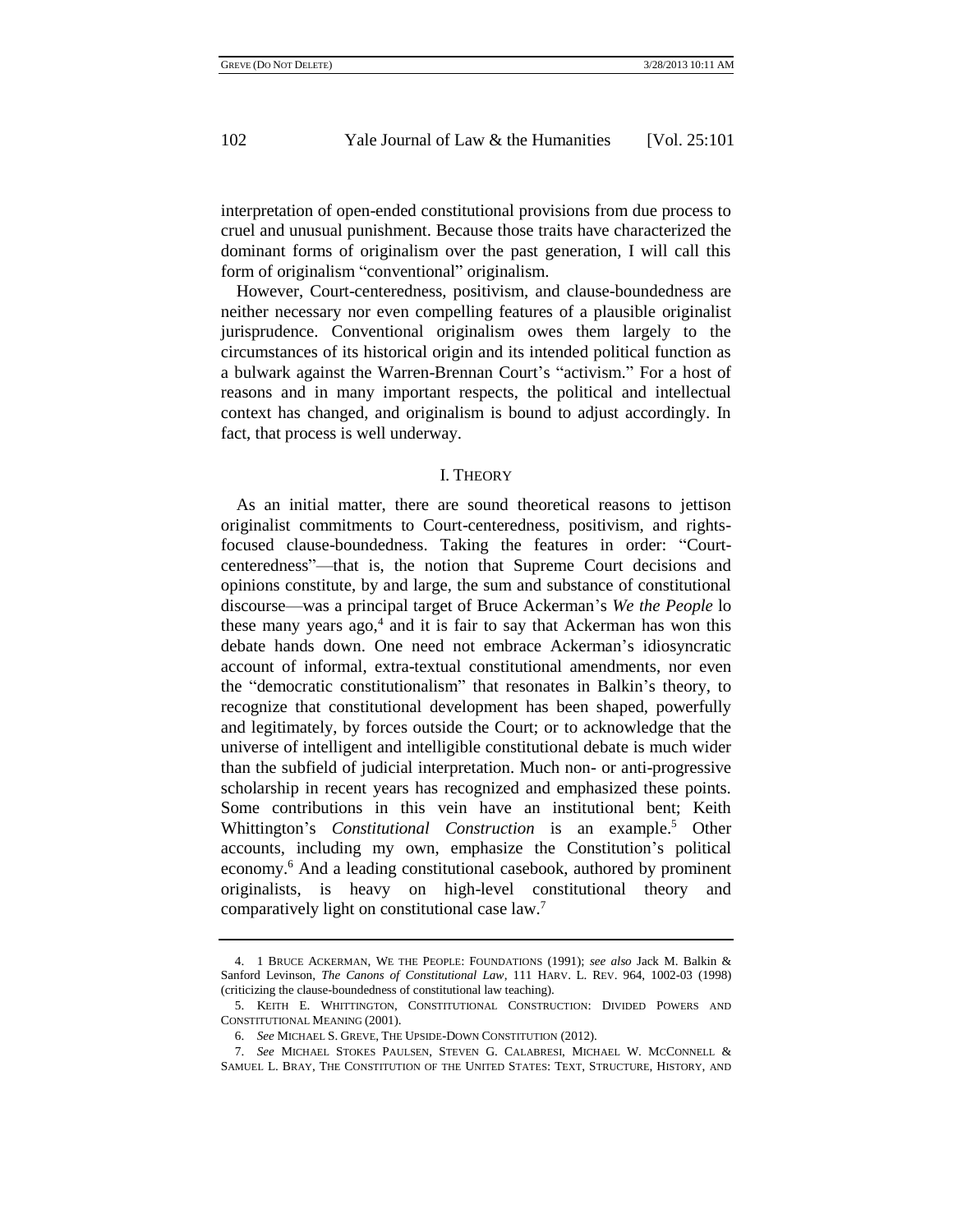Conventional originalism's positivist streak has suffered a similar fate. We must stick to the text and nothing but the text, say originalists committed to this position, because the sovereign said so two-hundredplus years ago and because otherwise judges will start making things up. However, as Michael McConnell notes, 8 textual interpretation can get you only so far. Insist that there is no law and only politics beyond the text, and it becomes very difficult to articulate a coherent account of wellaccepted and irreversible constitutional developments. The test case, because the debate is still alive, is the New Deal;<sup>9</sup> but the difficulty is much more fundamental. Never mind *Marbury v. Madison*, <sup>10</sup> which invites "it's all politics" teaching: you could teach *McCulloch v. Maryland*<sup>11</sup> and *Gibbons v. Ogden*<sup>12</sup> and *Dartmouth College v. Woodward*<sup>13</sup> that way, too. And if you are an originalist Justice, you can opine and rule that way.<sup>14</sup> You might even have a point. But it is not a persuasive point.

More important perhaps is a point that Balkin tees up and then, as I see it, whiffs. Conventional originalism, he says, can never celebrate great constitutional innovations like *Brown v. Board of Education*; <sup>15</sup> it can only explain them away, grudgingly accept them, or modify its jurisprudential commitments to accommodate them.<sup>16</sup> Maybe. But then, conventional originalism doesn't have to apologize for such masterpieces of "living" originalism as *Dred Scott*<sup>17</sup> or *Roe v. Wade.*<sup>18</sup> That, I should have thought, is the point. Conventional originalism's defect is more fundamental: it cannot explain what's so great about constitutionalism and the Constitution in the first place. It wants to be parasitic on what Bruce Ackerman calls "dualism"<sup>19</sup>—that is to say, our contractarian constitutional tradition: the Constitution in its original public meaning warrants respect because it was ordained by the democratic sovereign and

PRECEDENT (2010). In particular, see the authors' Preface at v.

<sup>8.</sup> Michael W. McConnell, Richard and Frances Mallery Professor of Law, Stanford Law School, Originalism and Precedent: Panel Presentation at the Constitutional Interpretation and Change Conference at Yale Law School (Apr. 27, 2012).

<sup>9.</sup> *See generally* Gary Lawson, *The Rise and Rise of the Administrative State*, 107 HARV. L. REV. 1231 (1994) (arguing that New Deal institutions and doctrines are irreconcilable with originalism).

<sup>10.</sup> 5 U.S. (1 Cranch) 137 (1803).

<sup>11.</sup> 17 U.S. (4 Wheat.) 316 (1819).

<sup>12.</sup> 22 U.S. (9 Wheat.) 1 (1824).

<sup>13.</sup> 17 U.S. (4 Wheat.) 518 (1819).

<sup>14.</sup> *See* GREVE, *supra* note 6, at 371-72 (arguing that contemporary originalist opinions effectively repudiate *Gibbons*).

<sup>15.</sup> 347 U.S. 483 (1954).

<sup>16.</sup> BALKIN, *supra* note 1, at 116-19.

<sup>17.</sup> Dred Scott v. Sandford, 60 U.S. 393 (1856).

<sup>18.</sup> 410 U.S. 113 (1973).

<sup>19.</sup> ACKERMAN, *supra* note 4, at 3-33.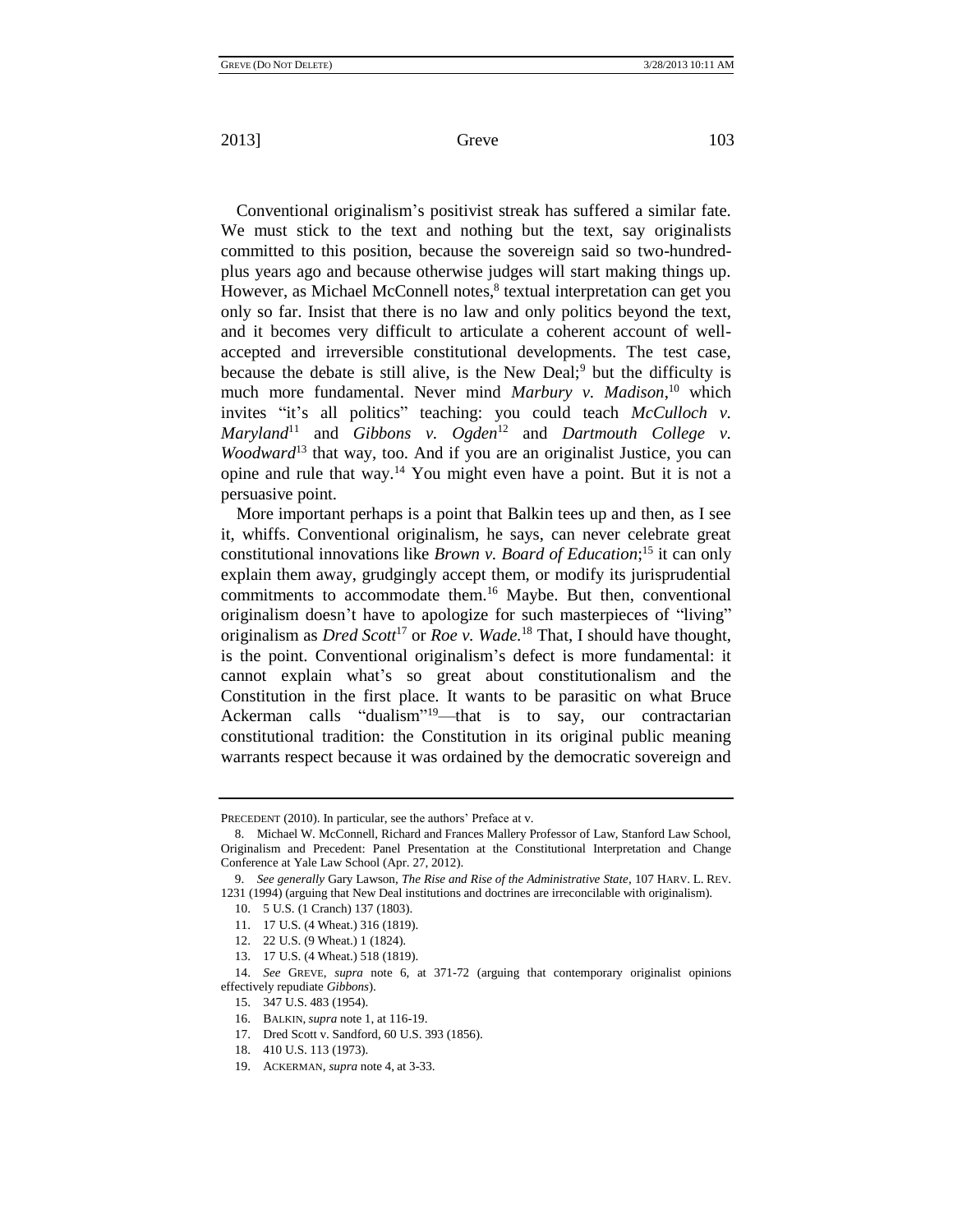because that sovereign did so ordain. However, conventional originalism does not want to defend the contractarian tradition (let alone respond to those who attack it), for fear that the enterprise might pull judges away from a readable text into natural law abstractions and aspirations. In the words of a justly famous jurist, though, "we must never forget that it is a *constitution* we are expounding," <sup>20</sup> and that cannot be done without (among other things) some account of what the instrument is supposed to do. That account, in turn, requires a theory of politics—a theory of constitutional politics, and a theory of "normal" (or, as public choice theorists say, "in-period") politics. And at the end of the day, that two-part theory has to be a normative theory, albeit one that must remain closely tied to constitutional text, structure, and historical understanding.

Finally, clause-boundedness and rights-focus. Conventional originalism's paradigm of constitutional practice is a case in which judicial interpretation meets the raw, unmediated text of a specific constitutional clause. However, this is a very impoverished account of judicial practice at least in *constitutional* adjudication, where courts and lawyers meet the pure text only once in a blue moon. *District of Columbia v. Heller*<sup>21</sup> (and *McDonald v. City of Chicago*<sup>22</sup> after it) is that rare case which explains why it has prompted a torrent of blog and law review commentary, mostly of a methodological, interpretive bent and wholly out of proportion to the practical interest and significance of the case. The common move of enriching originalism with a theory of precedent does not help the situation very much. Wholly apart from the familiar difficulties (does a well-accepted but non-originalist precedent dominate the text, or is it the other way around?), judicial practice and Supreme Court practice in particular isn't really dominated by either text or precedent but by doctrine—that is, the reasoning that makes text and precedent hang together.

In a contemporary and comparative context, clause-boundedness seems to be a peculiar feature of American constitutional practice.<sup>23</sup> However, this uniqueness is a product of modern-day originalism, not of an "exceptional" American constitutional tradition. Go read cases from the nineteenth century, when everyone was an originalist: they are *not* clausebound. For example, contemporary readers will often find it difficult to tell whether this or that case was decided "under" *Swift v. Tyson*<sup>24</sup> or

<sup>20.</sup> McCulloch v. Maryland, 17 U.S. 316, 407 (1819).

<sup>21.</sup> 554 U.S. 570 (2008).

<sup>22.</sup> 561 U.S. 3025 (2010).

<sup>23.</sup> *Cf*. Kim Lane Scheppele, *Jack Balkin Is an American*, 25 YALE J.L. & HUMAN. 23 (2013).

<sup>24.</sup> 41 U.S. 1 (1842).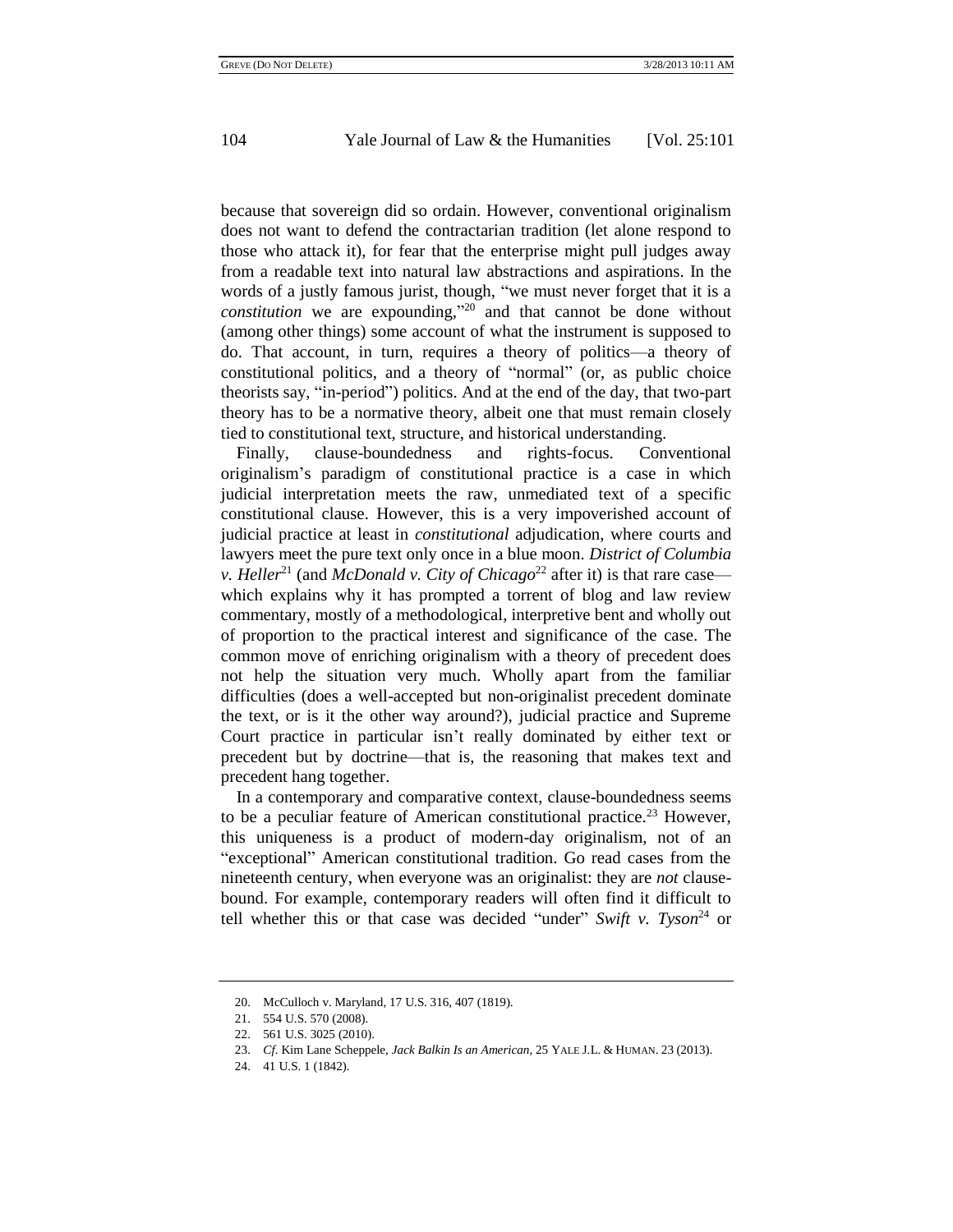"under" the Contract Clause; $^{25}$  or whether this or that turn-of-thetwentieth century case was "a due process case" or "a dormant Commerce Clause case." (Both doctrines then embodied the general understanding that states must not extend their jurisdiction beyond their borders.<sup>26</sup>) The "what clause" question misses the point: nineteenth-century jurists were not terribly concerned with putting cases into boxes. To their minds, the individual clauses and doctrines all hung together in the constitutional architecture and its bedrock principles. Some contemporary originalist accounts reflect a similar, structural understanding. Akhil Amar's account of *The Bill of Rights as a Constitution* is an example;<sup>27</sup> Michael McConnell's take on the Contract Clause is another.<sup>28</sup> Nor do I believe that anything in Balkin's originalism commits him to clause-boundedness. If anything, his "framework originalism" cuts against that conventionaloriginalist orientation.

To rephrase and press the point a bit further: a deliberately minimalist constitution like the United States' Constitution invites and indeed requires—to employ the fighting words—a common law constitutionalism. This is illustrated even by rare, text-and-history-only rights cases like *Heller* and *McDonald*: if you want to operationalize the Second Amendment right to bear arms, you need a federal common law of gun possession.<sup>29</sup> And what is true of rights is even truer of the constitutional structure: it needs construction and doctrine. There is no other way to make the Constitution work.

Politics, constitutional theory, common law construction: all this sounds very open-ended, very "Yale." And, in fact, there is no gainsaying the very real danger that a constitutional understanding that makes room for those modes of argument and reasoning also creates breathing space for a nominal originalism in which the text disappears and just about anything goes. To no one's great surprise, I am inclined to think that Balkin's "living" originalism illustrates the peril. It brings to mind Lon L. Fuller's account of a famous riddle in Wittgenstein's *Investigations*. To wit, a mother of small children tells the babysitter, "While I'm gone, teach my children a game." When the mother returns, the kids have learned to duel with kitchen knives and to shoot dice for money. The question is whether

<sup>25.</sup> *E*.*g*., Rowan v. Runnels, 46 U.S. 134 (1847). The case can be read either way.

<sup>26.</sup> *See, e*.*g*., Western Union Telegraph Co. v. Kansas, 216 U.S. 1 (1910); Pullman v. Kansas, 216 U.S. 56 (1910).

<sup>27.</sup> Akhil Reed Amar, *The Bill of Rights as a Constitution*, 100 YALE L.J. 1131 (1991).

<sup>28.</sup> Michael W. McConnell, *Contract Rights and Property Rights: A Case Study in the Relationship Between Individual Liberties and Constitutional Structure*, 76 CALIF. L. REV. 267 (1988).

<sup>29.</sup> J. Harvey Wilkinson III, *Of Guns, Abortions, and the Unraveling Rule of Law*, 95 VA. L. REV. 253, 279-88 (2009). This, it seems to me, is the rational core of Judge Wilkinson's emphatic critique of *Heller*.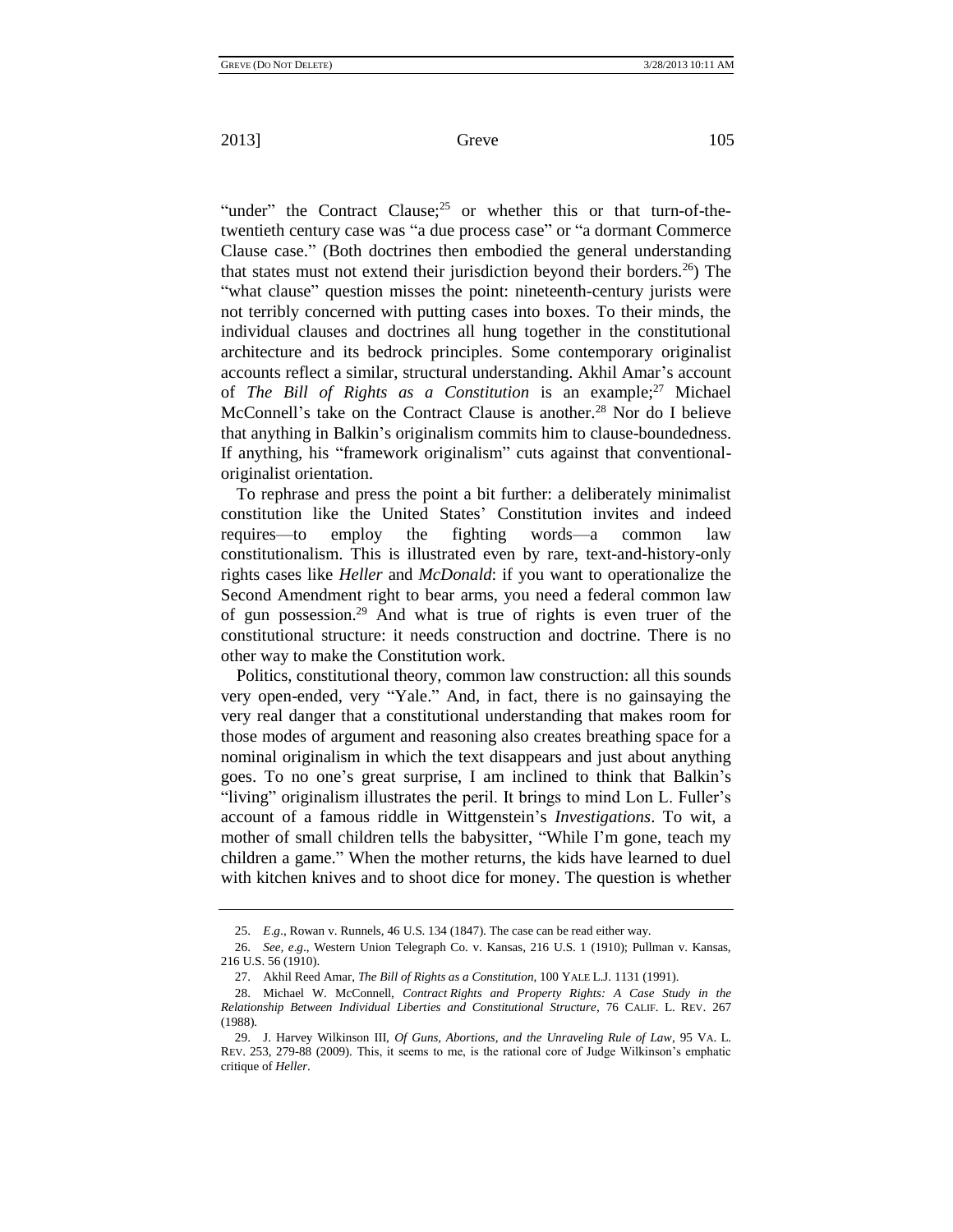the mother would be entitled to say, "That is not what I meant," even if those particular infractions had never occurred to her.<sup>30</sup> Living originalism does not engage this type of "c'mon, now" problem; and in fact, it is not meant to engage it. What living originalism says instead is, "Babysitters of the world unite! Let's start a social movement and invent some more games." This is what it *means* in Balkin's universe to move "off-the-wall" propositions and causes "on the wall,"<sup>31</sup> and it is playing with a stacked deck. Mom is no longer around to object that she did not mean knife fights and dice; and in any event, framework originalism pretty much discards objections arising from "original expected applications." <sup>32</sup> In so doing, critics might claim, Balkin sleights a central purpose of constitutionalism—the purpose of keeping stuff off the wall even if you cannot exactly envision what future generations might think of.

Again, I am inclined to agree with this criticism, though I hasten to add that the drive-by critique just sketched for expositional purposes hardly does justice to Balkin's subtle position. In the present context, however, the more salient observation is that constitutional and common law construction, done right, is actually quite constricting—in some forms, arguably more constricting than conventional originalism. For example, the hoary *Marbury v. Madison* notion that *every* clause in the Constitution must be given force and independent meaning $33$  is a tenet of conventional originalism (as preached, though not as practiced by Justices); $34$  it gains additional and special force against the backdrop presumption that each clause is part of an architecture whose coherence and logic merit respect. For another example, conventional originalism would roundly deny that the Constitution contains a "right to education." <sup>35</sup> A deeper, structural originalism might hold that even if a right to education were adopted by

<sup>30.</sup> LON L. FULLER, THE MORALITY OF LAW 138-39 (rev. ed. 1969). Wittgenstein's original, less colorful riddle can be found in LUDWIG WITTGENSTEIN, PHILOSOPHICAL INVESTIGATIONS 38 (P.M.S. Hacker & Joachim Schulte eds., rev. 4th ed. 2009).

<sup>31.</sup> BALKIN, *supra* note 1, at 17-18. The limit to this "constitutional" dynamic, to the extent that I can determine it, is the assurance that most crackpot and off-the-wall arguments "go nowhere." *Id*. at 18. Knives and dice, then. But not plastic explosives, maybe: the kids weren't interested.

<sup>32.</sup> "Original expected applications," Balkin says, can serve as a "resource" and help us discover "permissible constructions." *Id.* at 258. "Permissible," however, seems to be just about anything the text can (barely) bear, and "[w]e use history to see whether the issues or problems that concerned the framing generation are structurally or analogically similar to the ones we face today." *Id*. at 267. That, it seems to me, is not a very restrictive limiting principle.

<sup>33.</sup> Marbury v. Madison, 5 U.S. (1 Cranch) 137, 174 (1803) ("It cannot be presumed that any clause in the constitution is intended to be without effect.").

<sup>34.</sup> For examples and discussion, see GREVE, *supra* note 6, at 298-302 (discussing wholesale evisceration of the Compact Clause, U.S. CONST. art. I, § 10, cl. 3). *See also id*. at 305-06 (discussing the idea that the Full Faith and Credit Clause, U.S. CONST. art. IV, § 1, is unenforceable with respect to public acts).

<sup>35.</sup> *Cf*. Sara Aronchick Solow & Barry Friedman, *How To Talk About the Constitution*, 25 YALE J.L. & HUMAN. 69 (2013).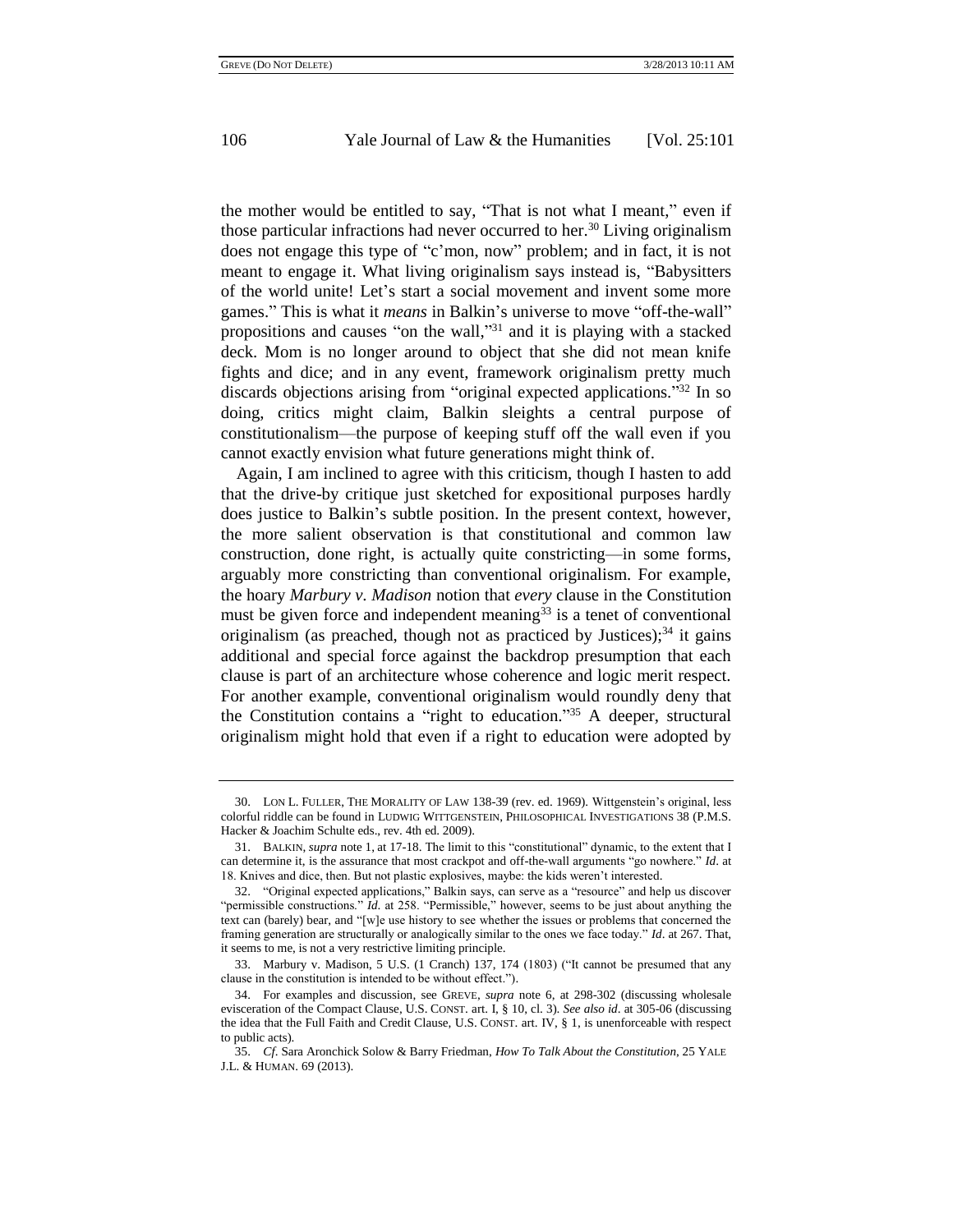formal Article V amendment, it would have to be repealed—much like the Eighteenth Amendment was eventually explicitly *repealed*, in recognition of the fact that it never belonged in the Constitution in the first place.<sup>36</sup> For yet another example, conventional originalism has embraced a wide range of federalism doctrines that spring from the notion of a constitutionally mandated "balance" between Washington and the states. As I have tried to show at painful length, that supposed principle is completely made up, and it has led conventional originalists to engineer doctrines that are antithetical to the Constitution's logic and structure.<sup>37</sup> One can, I think, recover the actual constitutional structure—but only by abandoning conventional originalist (and especially clause-bound) pretensions and by starting with the premise that there actually *is* a structure and logic to discover.

#### II. POLITICAL CONTEXT

Conventional (Court-centered, positivist, clause-bound) originalism, I have suggested, owes its debilities to its historical origins and its intended political function.<sup>38</sup> First, originalism arose as a conservative response to what two wags (and superb lawyers) have called "Marxist-Brennanism"—that is, "that pulsating, action-inspiring, elitist dream of socialist utopia brought about not by the blood and rubble of proletarian revolt but by the sophistry and assurances of a bloodless, velvet, judicial usurpation."<sup>39</sup> Deference would not do as a response: Alexander Bickel (and, on the bench, Felix Frankfurter) had articulated that position for decades, and it had failed to work.<sup>40</sup> So there had to be a more ambitious theory. Second, originalism had to unite conservatives under a common banner (and behind a common commitment that could find assent among a wide, somewhat unwieldy array of constituencies and causes). And third, originalism had to tie legal and constitutional concerns to a broader conservative agenda.

What is originalism's record, in a practical-political frame of reference?

<sup>36.</sup> For an argument to this effect, see Robert R. Gasaway & Ashley C. Parrish, *Structural Constitutional Principles and Rights Reconciliation*, *in* CITIZENSHIP IN AMERICA AND EUROPE: BEYOND THE NATION-STATE? 206, 213-14 (Michael S. Greve & Michael Zöller eds., 2009).

<sup>37.</sup> GREVE, *supra* note 6.

<sup>38.</sup> *Id*. For a more extended discussion, see Michael S. Greve, *Conservatives and the Courts*, *in* CRISIS OF CONSERVATISM? THE REPUBLICAN PARTY, THE CONSERVATIVE MOVEMENT AND AMERICAN POLITICS AFTER BUSH 237 (Joel Aberbach & Gillian Peele eds., 2011). In the text below, I will often drop the cumbersome "conventional" qualifier. Unless otherwise indicated, however, I have that originalism in mind.

<sup>39.</sup> Gasaway & Parrish, *supra* note 36, at 211.

<sup>40.</sup> *See* ALEXANDER M. BICKEL, THE LEAST DANGEROUS BRANCH: THE SUPREME COURT AT THE BAR OF POLITICS (2d ed. 1986); ALEXANDER M. BICKEL, THE SUPREME COURT AND THE IDEA OF PROGRESS (1978).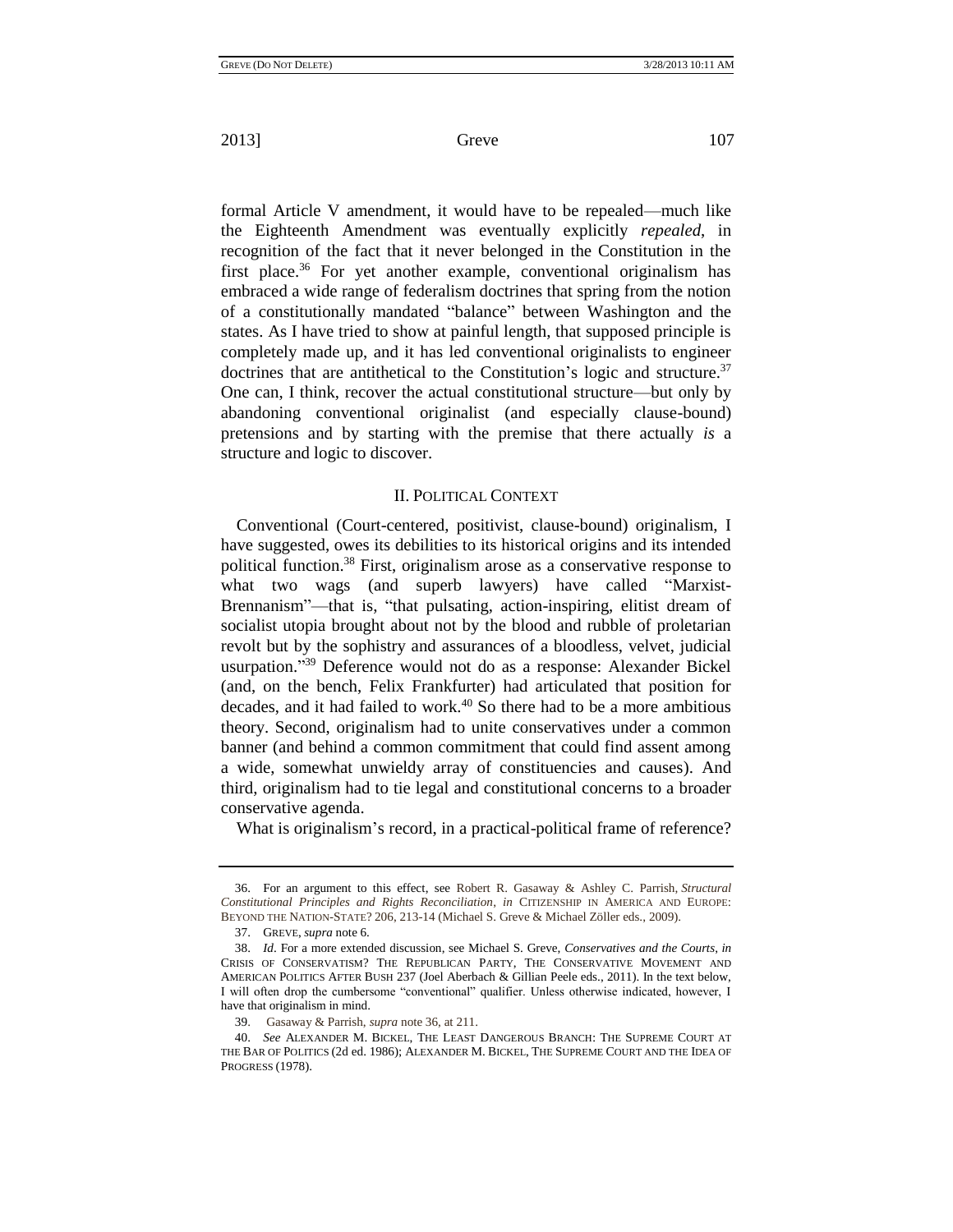In the first dimension, originalism has manifestly failed to stem the flow of postmodern "mystery" rights.<sup>41</sup> (Some of the political implications are noted below.) In the second dimension, it has succeeded spectacularly, quite probably beyond its originators' wildest imagination: even Balkin is an originalist now. Of course, there is some cost to an originalism that is sufficiently latitudinarian to embrace folks with a wide range of conflicting political agendas, just as there is a cost to the fact that a Supreme Court nominee, in recognition of originalism's public orthodoxy, can switch from "wise Latina" to judicial "umpire" without missing a beat, let alone her appointment.<sup>42</sup> On the whole, however, conservatives would rather have *that* fight than a fight over equality or decency or aspirations in the abstract. Conventional originalism's true problem, it seems to me, is the third dimension: it has become disconnected from politics and from conservative politics in particular. Four quick-and-dirty observations illustrate the point.

First, originalism was self-consciously and deliberately formulated as a *democratic* originalism or *democratic* formalism. Judicial adherence to text and forms, its proponents argued, would allow democratic politics to operate where it ought to.<sup>43</sup> So understood, originalism hung together with a Reaganesque anti-elite story: once the righteous American people are entitled again to govern themselves, they will no longer be governed by effete elites from Harvard and Yale; by the Supreme Court and by the *New York Times*. Manifestly, that story has failed to pan out. Of course, the Court's role in the "culture war" domains has mobilized and consumed a great deal of energy on all sides. However, the demos at large has shown little interest in governing itself. Perhaps the public has proven indifferent to appeals to democracy because the Court has remained broadly responsive to "The Will of the People."<sup>44</sup> Or perhaps, the ready acceptance of "juristocracy"<sup>45</sup> signals that conventional originalism makes too much of a supposed dichotomy between democratic government and (soft, benign) tyranny and altogether too little of the fact that so much of

<sup>41.</sup> *Cf*. Planned Parenthood of Southeastern Pennsylvania v. Casey, 505 U.S. 833, 851 (1992) ("At the heart of liberty is the right to define one's own concept of existence, of meaning, of the universe, and of the mystery of human life."); Lawrence v. Texas, 539 U.S. 558, 574 (2003) (citing and quoting *Casey*'s "mystery" passage with approval).

<sup>42.</sup> *See, e.g.*, Robert Barnes & Paul Kane, *Sotomayor Repudiates "Wise Latina" Comment*, BOSTON.COM (July 15, 2009), http://www.boston.com/news/nation/washington/articles/2009/07/15 /sotomayor\_backs\_off\_wise\_latina\_quote.

<sup>43.</sup> For a fair-minded discussion and critique, see Cass R. Sunstein, *Justice Scalia's Democratic Formalism*, 107 YALE L.J. 529 (1997).

<sup>44.</sup> *See generally* BARRY FRIEDMAN, THE WILL OF THE PEOPLE: HOW PUBLIC OPINION HAS INFLUENCED THE SUPREME COURT AND SHAPED THE MEANING OF THE CONSTITUTION (2009) (arguing that, throughout American history, the Supreme Court has remained in sync with broad currents of public opinion).

<sup>45.</sup> The likely origin of the term is RAN HIRSCHL, TOWARDS JURISTOCRACY (2004).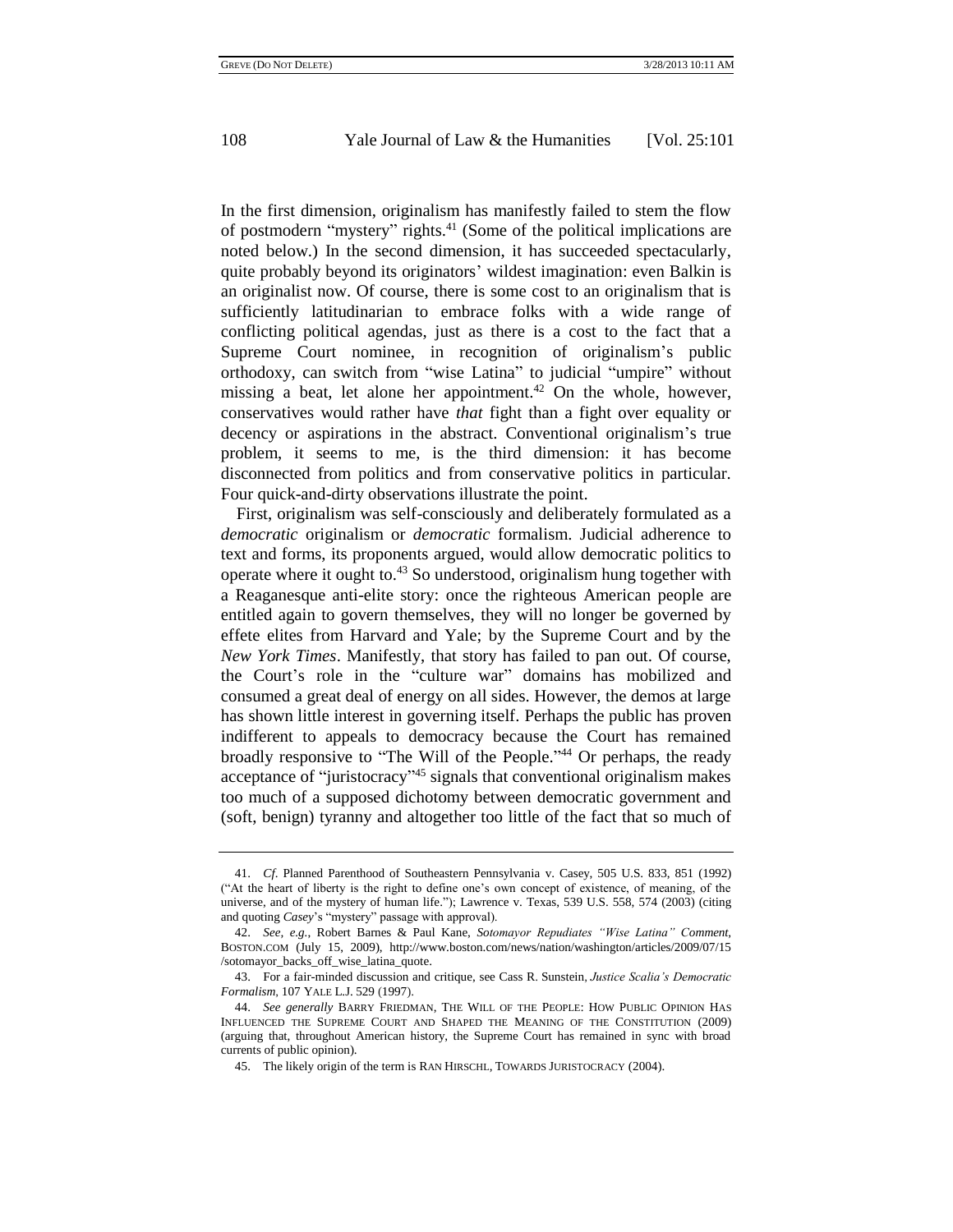our lives is already dominated by institutions with a highly attenuated democratic pedigree. The Federal Reserve has decimated old folks' retirement accounts, the better to lend to Congress at effectively zero interest. Government-sponsored enterprises dominate the markets for housing and student loans, to the point where it has become hard to find a security in the United States that is not issued or backstopped one way or another by the U.S. government. Federal agencies have re-engineered products from toilet tanks to light bulbs and shower heads, to the point where some of us might want the government out of their bathrooms and back into the bedroom, where it belongs.<sup>46</sup> All this has happened without a very plausible or direct democratic warrant—yet with a lot more direct effect on citizens' lives than a stranger's abortion or a gay union down the street, and without effective complaint about or challenge to public authority. The public response has been constant and in its own way rational: we are okay with the rules regardless of their progeny, provided they do not require any serious behavioral change on our part.<sup>47</sup>

The second, related way in which conventional originalism has become disconnected from politics has to do with the outcome of the culture wars. It would be too much to say that those wars are behind us. Even and especially as "evolving standards of decency"<sup>48</sup> have converged on postmodern morality as the governing public and constitutional norm, there remains the question of whether dissenters will still be permitted to have it their way—for example, by refusing to cover contraceptives and abortion under their health care plans<sup> $49$ </sup> or by refusing to rent their homes to gay couples.<sup>50</sup> Liberals may well insist that (mostly religious) arguments that are patently impermissible in a fight *over* a public norm (for example, gay marriage) cannot then serve as a defense for a private exemption *from* that norm. Race is the paradigm of constitutional politics, and no quarter may be given until the Catholic Church suffers the fate of the Klan. To the extent liberalism pursues this course, and to the extent that religious constituencies are more resilient and self-confident than racist crackpots, the fight will go on and may even become harsher. However, it is not a distinctly originalist fight. Originalism insisted that the public norms themselves should be left to democratic judgment, and

<sup>46.</sup> I owe the joke to Kate O'Beirne.

<sup>47.</sup> On public agencies' inability to engineer behavioral change, see Christopher C. DeMuth, *Unintended Consequences and Intended Non-Consequences*, AM. ENTERPRISE INST. (June 8, 2009), http://www.christopherdemuth.com/unintended-consequences-and-intended-non-consequences.html. 48. Trop v. Dulles, 356 U.S. 86, 101 (1958).

<sup>49.</sup> *See, e.g.*, Editorial, *The Politics of Religion*, N.Y. TIMES, May 27, 2012, *available at*

[http://www.nytimes.com/2012/05/28/opinion/the-politics-of-religion.html?ref=contraception.](http://www.nytimes.com/2012/05/28/opinion/the-politics-of-religion.html?ref=contraception)

<sup>50.</sup> *See, e*.*g*., Jennifer Sinco Kelleher, *Diane Cervelli and Taeko Bufford, Gay Couple, Sues Hawaiian B&B for Discrimination,* HUFFINGTON POST (Dec. 19 2011), http://www.huffingtonpost .com/2011/12/19/diane-cervelli-taeko-bufford-lawsuit\_n\_1159190.html.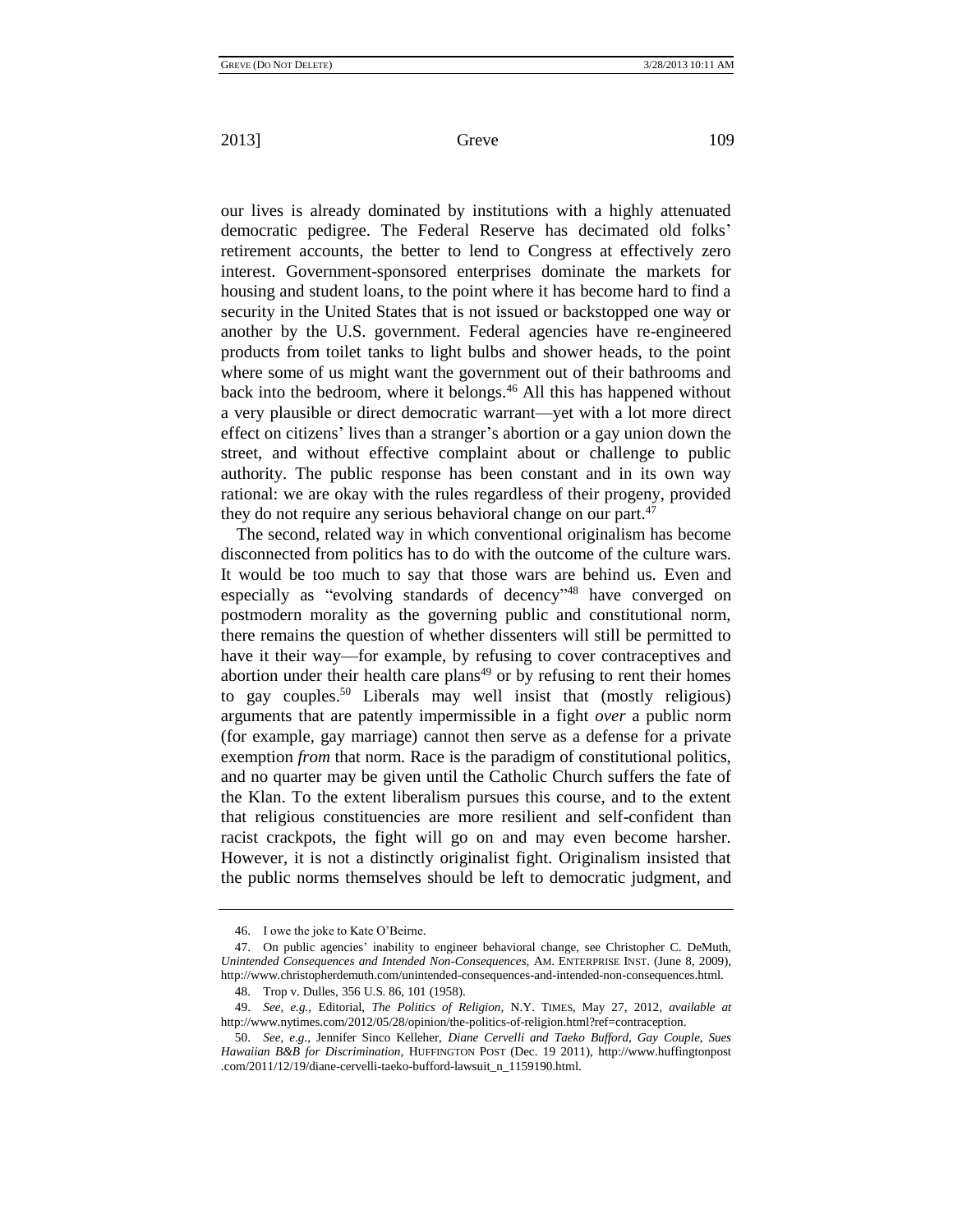*that* fight is over. In this important respect, conventional originalism can no longer engage cultural conservatives.

Third, conventional originalism has little to offer to constituencies that are worried about government overreach and abuse and, more broadly, the fate of the country's economic order. Those constituencies include libertarians who agitate and litigate against licensing laws and eminent domain abuses: Their slogan is judicial "engagement," not "restraint."<sup>51</sup> They want an originalism of rights, not of interest group democracy. Far more importantly, "more democracy" is not a plausible answer to the business community or perhaps more precisely, the diminishing number of business firms and organizations that have not yet resigned themselves to crony capitalism and to a life as regulated utilities. For example, the Chamber of Commerce is not terribly enamored with Justice Thomas's or Justice Scalia's ostentatiously originalist positions on the dormant Commerce Clause or federal preemption, which all too often commit interstate commerce to the tender care of Congress.<sup>52</sup> An originalism of this description threatens to split business constituencies from the rest of the conservative camp. Neither originalism nor conservatism can afford that result.

These brief observations converge on the fourth and to my mind most fundamental reason why originalism will be reformulated: democratic politics itself has lost its allure. "Make room for democratic politics" was a very plausible program in the Reagan era. The institutions would or could be made to work, conservatives thought, and social conservatives, free-marketeers, and businesses would all get their way. But that was then, and this is now. The crucial difference, it seems to me, is not that democratic politics hasn't quite yielded the results that conservatives expected: *that* possibility always came with the territory. The difference, rather, is that confidence in politics requires confidence both in the American people and in government institutions; and on both counts, the confidence has been very badly shaken. In conservatives' minds, the American people may still be more sensible and virtuous than the corrupt elites. Still, the *demos* appears to insist both on a really big transfer state and on not paying for it, and that disposition has brought the country to the edge of a financial abyss. Likewise, the notion that our public, democratic institutions might be capable of restoring a sensible political, legal, and economic order—if only we elect the "right" representatives—

<sup>51.</sup> *See Principles of Judicial Engagement*, INST. FOR JUSTICE CENTER FOR JUDICIAL ENGAGEMENT, http://www.ij.org/cje/facts.

<sup>52.</sup> *See, e*.*g*., Tyler Pipe Indus., Inc. v. Wash. State Dept. of Revenue, 483 U.S. 232, 265 (1987) (Scalia, J., dissenting); Camps Newfound/Owatonna, Inc. v. Town of Harrison, 520 U.S. 564, 609 (1997) (Thomas, J., dissenting); Cuomo v. Clearinghouse Ass'n, 129 S. Ct. 2710 (2009); Wyeth v. Levine, 129 S. Ct. 1187, 1205 (2009) (Thomas, J., concurring).